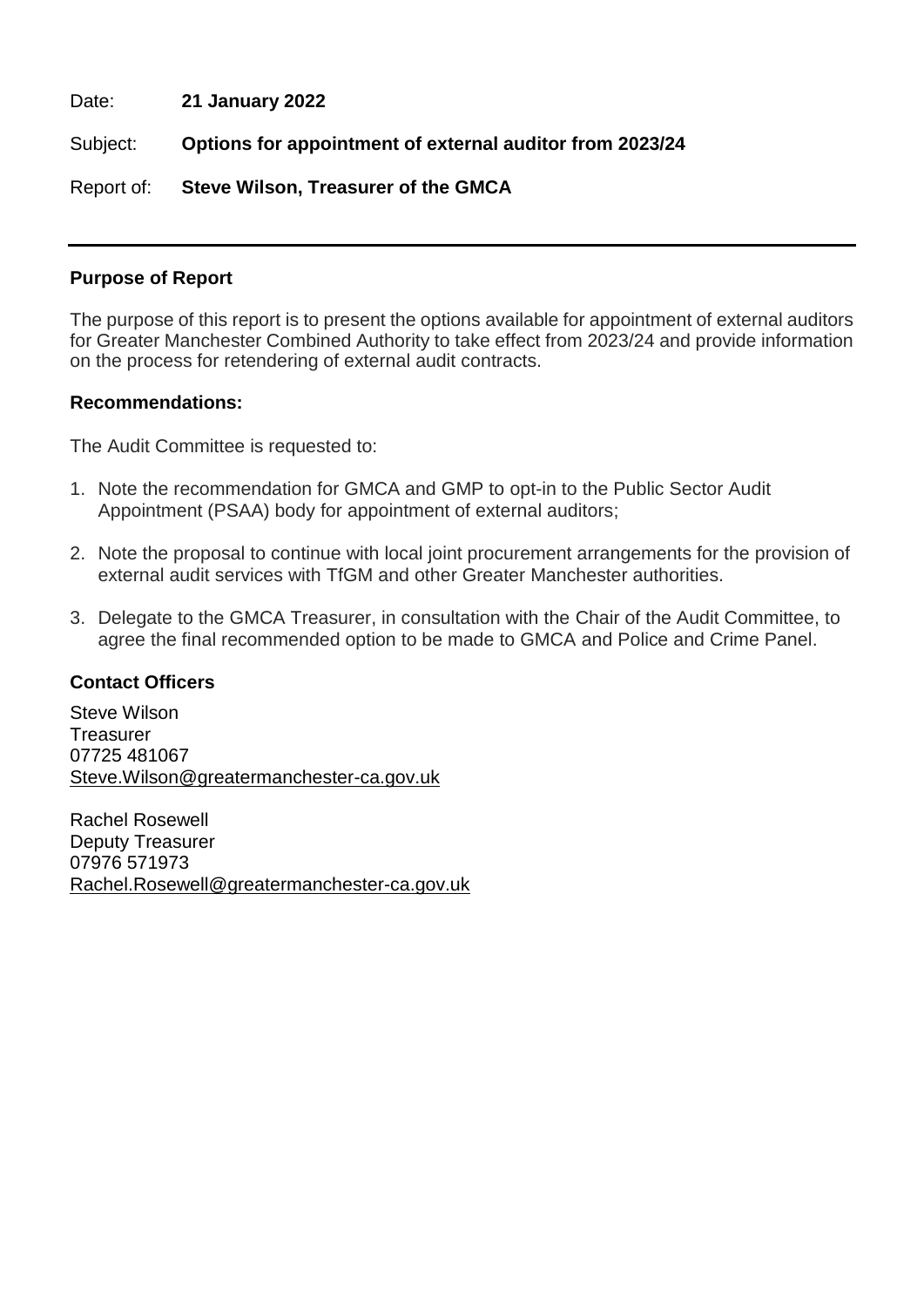# **Equalities Impact, Carbon and Sustainability Assessment:**

N/A

# **Risk Management**

Considered within the body of the report.

# **Legal Considerations**

N/A

## **Financial Consequences – Revenue**

Financial revenue consequences are discussed within the body of the report.

## **Financial Consequences – Capital**

N/A

### **Number of attachments to the report:** None

# **Comments/recommendations from Overview & Scrutiny Committee**

N/A

## **Background Papers**

N/A

# **Tracking/ Process**

Does this report relate to a major strategic decision, as set out in the GMCA Constitution?

No

# **Exemption from call in**

Are there any aspects in this report which means it should be considered to be exempt from call in by the relevant Scrutiny Committee on the grounds of urgency? No

### **GM Transport Committee**

N/A

### **Overview and Scrutiny Committee**

N/A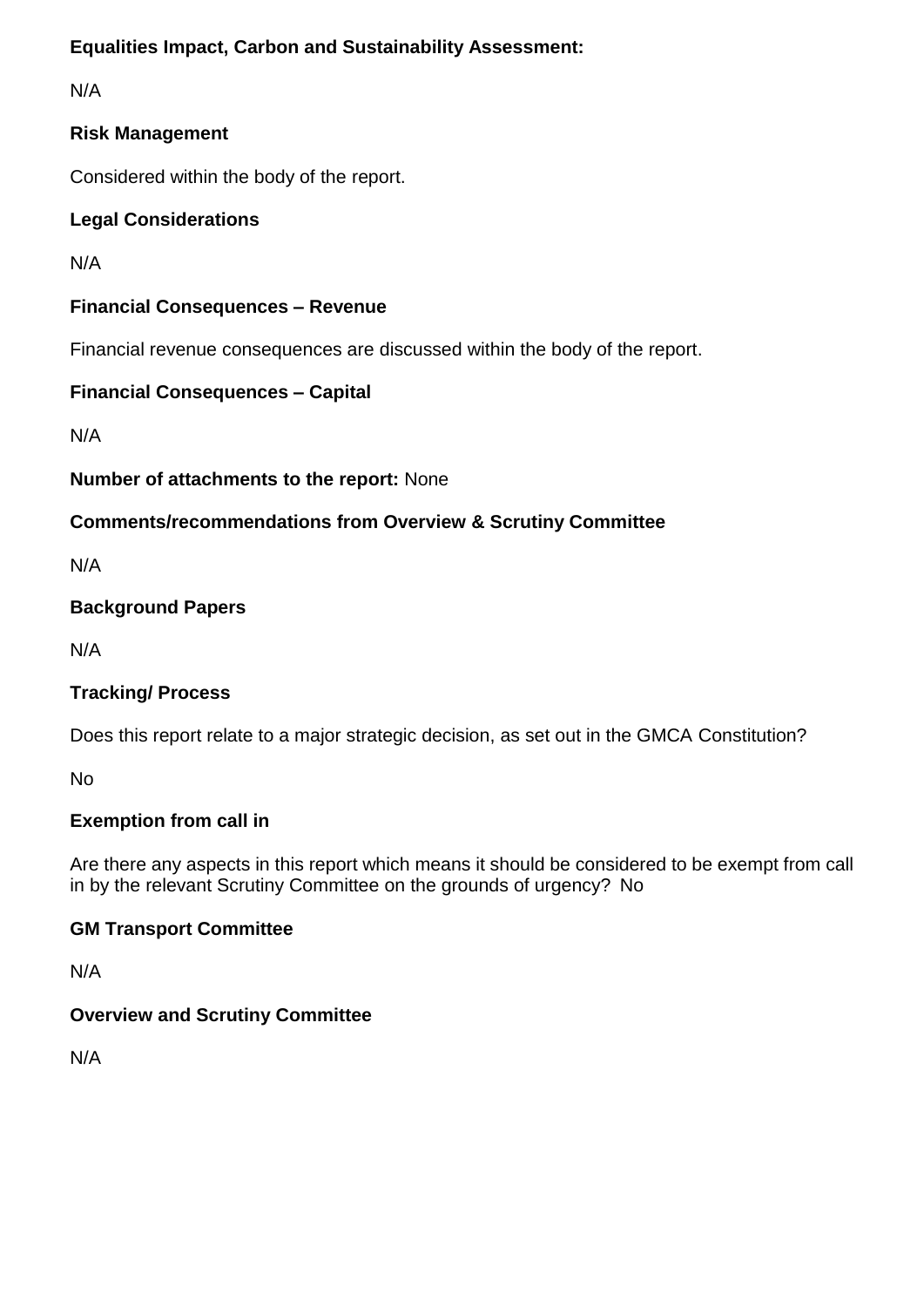# **1. INTRODUCTION AND PURPOSE OF REPORT**

1.1 The purpose of this report is to present the options available for appointment of external auditors for Greater Manchester Combined Authority (GMCA) to take effect from 2023/24 and provide information on the process for retendering of external audit contracts.

## **2. RETENDER OF EXTERNAL AUDIT CONTRACTS**

#### Information from the Local Government Association for those charged with governance

- 2.1 The process for retendering for external audit in local authorities in England, for contracts due to start from 2023/24, is now underway and shortly GMCA will need to decide whether to procure its own external auditor or opt into the national procurement framework.
- 2.2 Legislation requires a resolution of GMCA if a local authority wishes to opt into the national arrangement. The deadline for this decision is the 11<sup>th</sup> March 2022. If the GMCA does not make such a decision, the legislation assumes that the authority will procure its own external audit, with all the extra work and administration that comes with it.
- 2.3 The national framework is considered the best option authorities can choose. There are many reasons for favouring the national arrangements and those reasons have become more compelling since 2016/17 when local authorities and public bodies were last asked to make this choice.
- 2.4 The way external audit has operated over this period has changed considerably. A lack of capacity in the audit market has been exacerbated by increased requirements placed on external auditors by the audit regulator. There is also a limited number of firms in the market and too few qualified auditors employed by those firms. This has led to a situation around the country where audits have been delayed and audit opinions remain outstanding from 2019/20 and 2020/21. Auditors have also been asking for additional fees to pay for extra work.
- 2.5 As the client in the contract, an authority has little influence over what it is procuring. The nature and scope of the audit is determined by codes of practice and guidance and the regulation of the audit market is undertaken by a third party, currently the Financial Reporting Council. Essentially authorities find themselves operating in what amounts to a suppliers' market and the client's interest is at risk of being ignored unless we act together.
- 2.6 It is widely acknowledged that supply side of the market needs to be expanded, which includes encouraging bids from challenger firms. Public Sector Audit Appointments Ltd (PSAA), the body nominated by the Government to run the national arrangements, has suggested various ways this could be done, but these initiatives are much more likely to be successful if a large number councils sign up to the national scheme.
- 2.7 It is therefore vital that local authorities and partner public bodies coordinate their efforts to ensure that the client voice is heard loud and clear. The best way of doing this across the country is to sign up to the national arrangement.
- 2.8 To summarise, the same issues apply as at the time of the last procurement: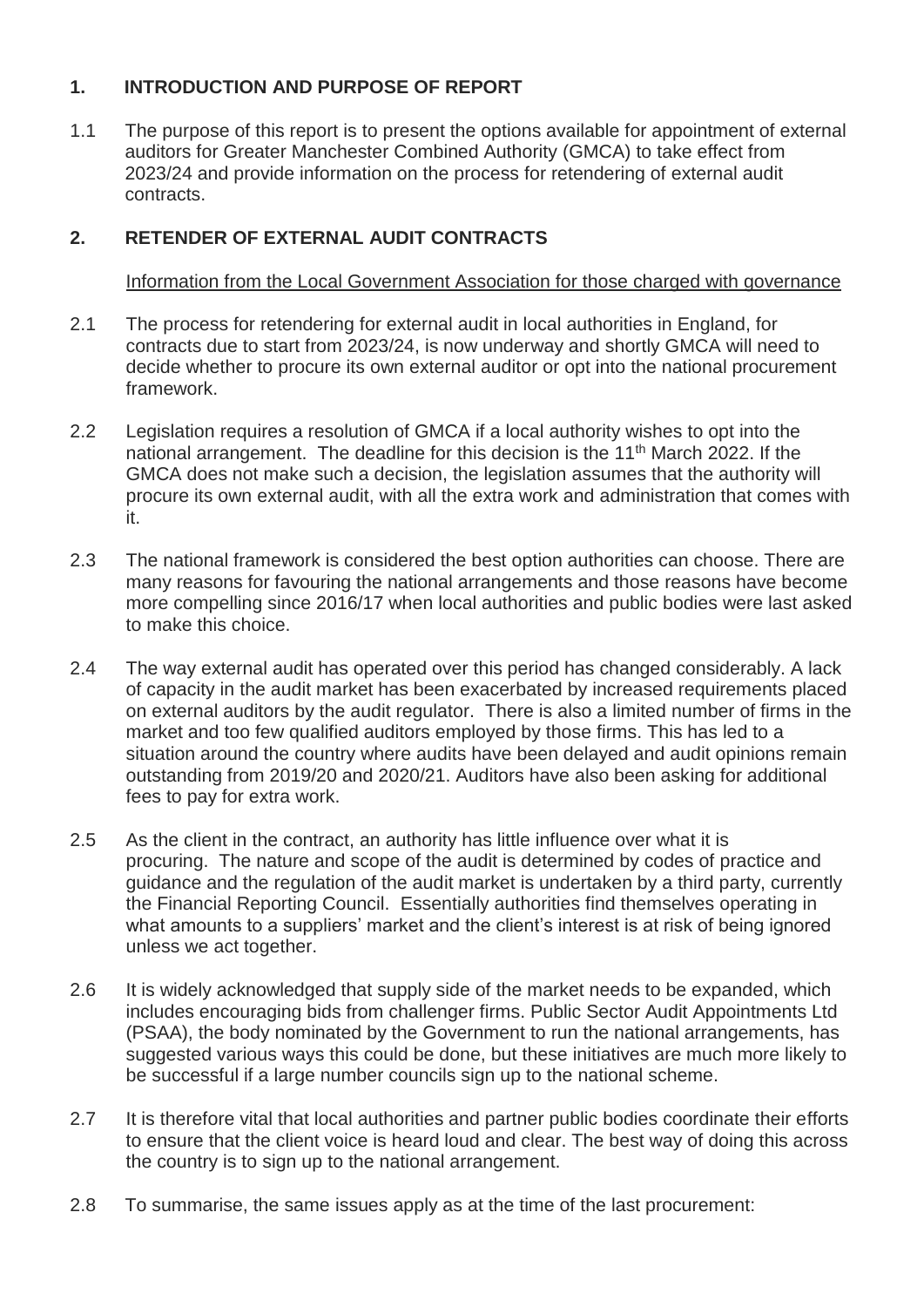- A body procuring its own auditor or procuring through a joint arrangement means setting up an Audit Panel with an independent chair to oversee the procurement and running of the contract.
- The procurement process and contract management capacity within the authority would be required.
- Procuring through the appointing person (PSAA) gives greater independence in the process for authorities in appointing its auditors.
- Procurement as an individual authority provides no additional benefit:
	- o The service being procured is defined by statute and by accounting and auditing codes
	- o Possible suppliers are limited to the small pool of registered firms with accredited Key Audit Partners (KAP).
	- o Since the last procurement it is now more obvious than ever that we are in a 'suppliers' market' in which the audit firms hold most of the levers.
- PSAA has now built up considerable expertise and has been working hard to address the issue that have arisen with the contracts over the last couple of years:
	- $\circ$  PSAA has the experience of the first national contract. The Government's selection of PSAA as the appointing person for a second cycle reflects MHCLG's confidence in them as an organisation.
	- o PSAA has commissioned high quality research to understand the nature of the audit market.
	- o It has worked very closely with MHCLG to enable the government to consult on changes to the fees setting arrangements to deal better with variations at national and local level, hopefully resulting in more flexible and appropriate Regulations later this year.

# **3. OPTIONS FOR LOCAL APPOINTMENT OF AN EXTERNAL AUDITOR**

3.1 There are three broad options open to the authority under the Act and new appointments for auditors need to be made by 11<sup>th</sup> March 2022 regardless of which option is chosen.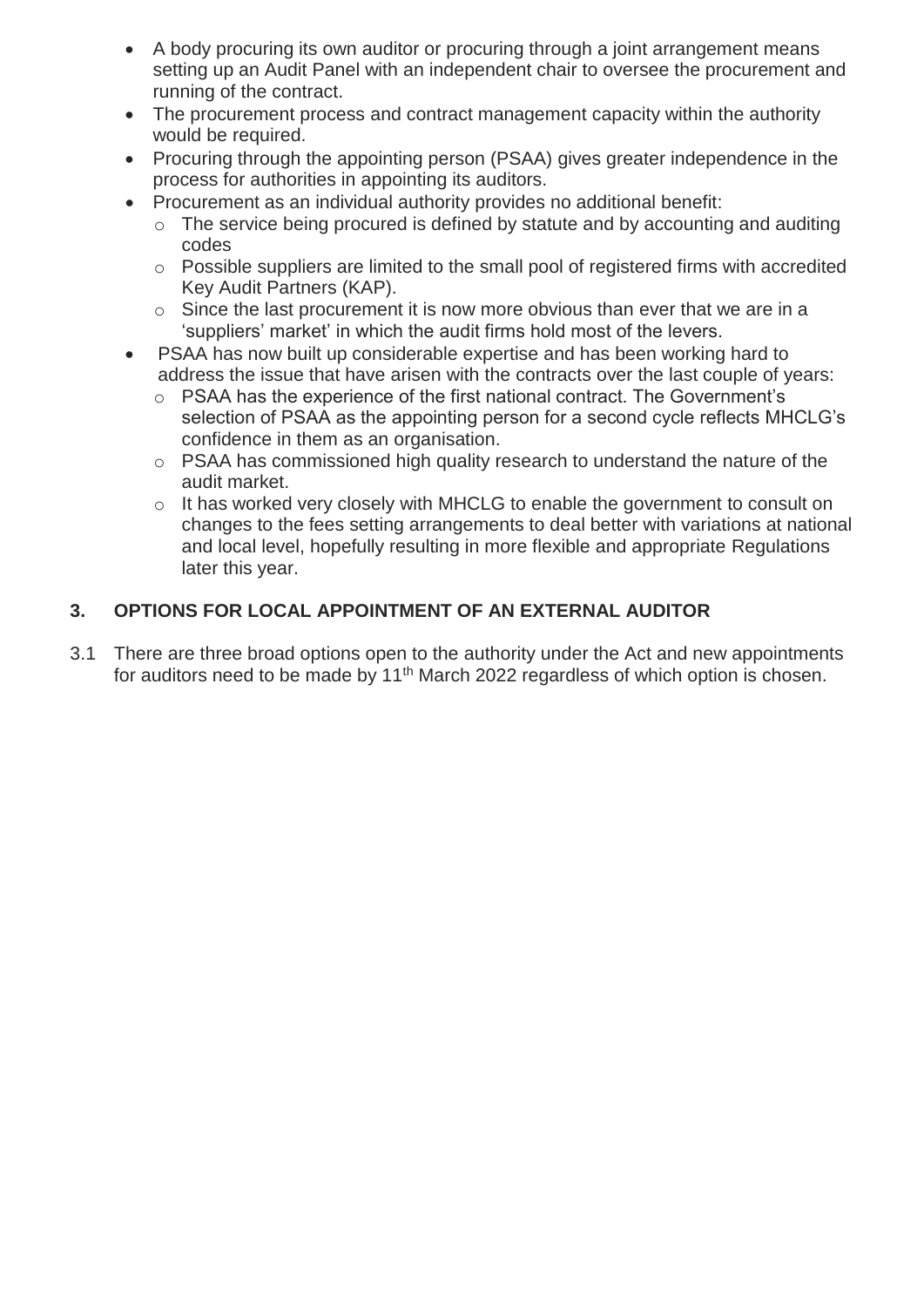#### **Option 1: Make a stand-alone appointment**

- 3.2 To make a stand-alone appointment, GMCA will need to establish an independent Auditor Panel. The Panel must be made up of a majority of independent members as defined by the Act. Independent members for this purpose are independent appointees – for the GMCA this excludes all current and former elected members (or officers) and their close families and friends. This means that elected members will not have a majority input into the process for the assessment and appointment of the firm of accountants to provide the GMCA/GMP external audit. A newly established and independent Auditor Panel would be responsible for selecting the auditor.
- 3.3 This option allows GMCA to take maximum advantage of the new local appointment regime and have local input to the decision; however, recruitment and servicing of the Auditor Panel, running the bidding exercise and negotiating the contract is estimated by the LGA to cost in the order of £15,000 plus on going expenses and allowances. In addition, GMCA would not benefit from reduced fees that may be available through joint or national procurement contracts.

### **Option 2: Local joint procurement arrangements**

- 3.4 The Act enables the authority to join with other authorities to establish a joint independent Auditor Panel which would need to be constituted and made up of a majority, or of wholly independent members. Further advice will be required on the exact constitution of such a Panel having regard to the obligations of each body under the Act and as such GMCA will need to liaise with other authorities to assess the appetite for this arrangement.
- 3.5 At present, the ten Greater Manchester district councils, GMCA, GMP and TfGM are audited by Mazars under the local joint procurement arrangement. Given the level of collaboration and joint working, there have been benefits in this procurement approach. In addition to this, an option could be extended to include health bodies at a later date, although it should be noted that they are currently working to a different timetable for appointments.
- 3.6 Other advantages of this approach are that the costs of setting up the panel, running the bidding exercise and negotiating the contract will be shared across a number of authorities and therefore greater opportunity for negotiating economies of scale by being able to offer a larger combined contract value to the firms.
- 3.7 This option is not without risk. The decision-making body will be further removed from local input. It is unlikely that elected members from each district or each GM Body would be represented on an independent auditor panel. Individual Audit Committees would still discharge their functions at district and GM levels; for example, considering their own auditor reports; the statement and accounts; and governance arrangements.
- 3.8 There is a risk that accountancy and audit firms may decline to bid for a package of GM external audit work due to independence issues. A successful firm would be unable to undertake substantial values of advisory work, as to do so would be in contravention of professional standards, independence safeguards and terms of appointment established by the PSAA. Initial soft market testing has been undertaken and whilst some of the top tier firms have confirmed that this issue would likely preclude them from bidding, other firms have expressed interest in this procurement approach.

### **Option 3: Opt-in to a sector led body**

3.9 In response to the consultation on the new arrangement the LGA successfully lobbied for Councils to be able to 'opt-in' to a Sector Led Body (SLB) appointed by the Secretary of State under the Act. This body had been confirmed as Public Sector Audit Appointments Limited (PSAA). PSAA is now well established and has the ability to negotiate contracts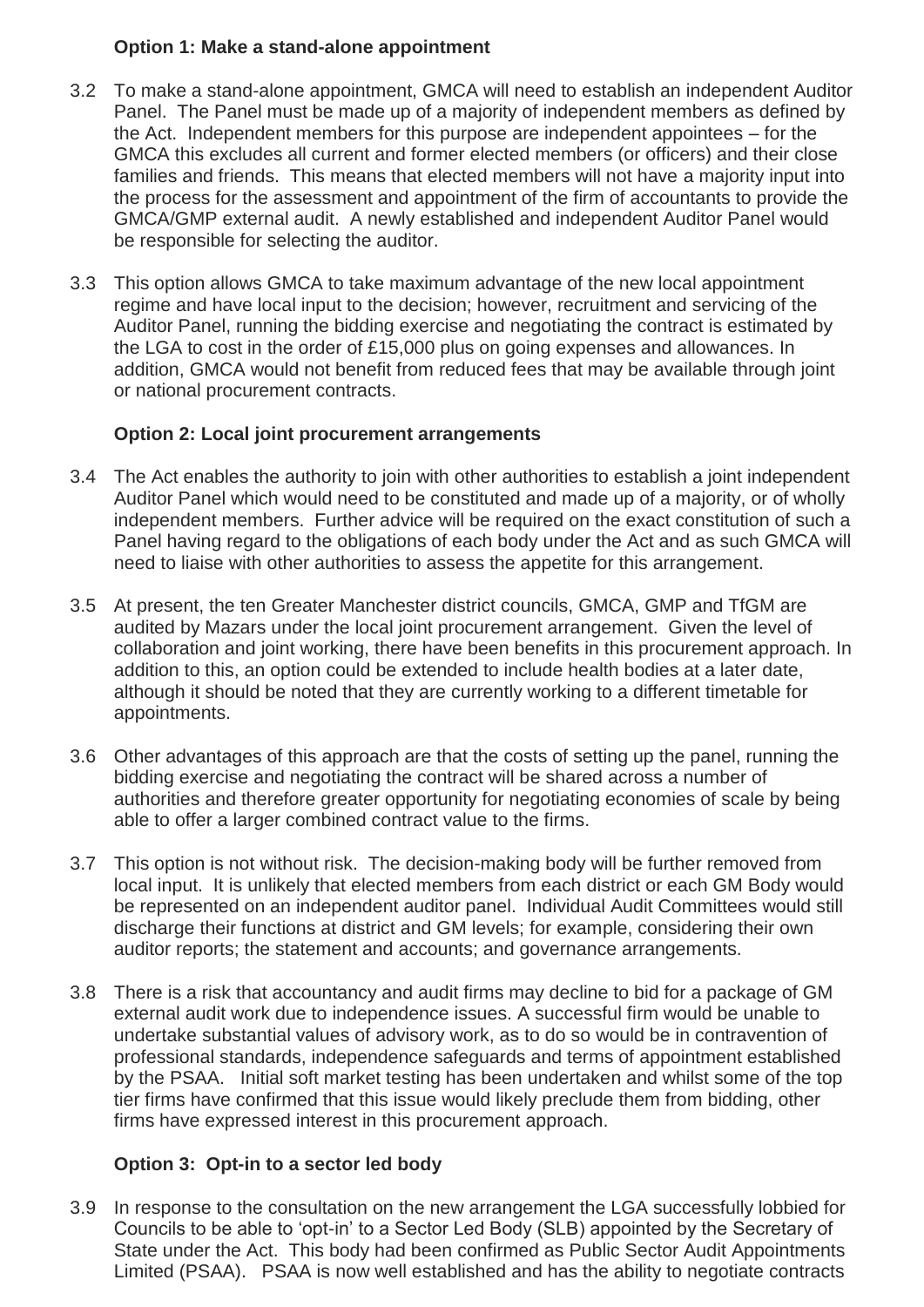with the firms nationally, maximising the opportunities for the most economic and efficient approach to procurement of external audit on behalf of the whole sector.

- 3.10 Under this approach, the costs of setting up the appointment arrangements and negotiating fees are shared across all opt-in authorities and by offering large contract values the firms are able to offer competitive rates and fees than are likely to result from local negotiation. Any conflicts at individual authorities are managed by PSAA who have a number of contracted firms to call upon.
- 3.11 The appointment process would not be ceded to locally appointed independent members but by a separate body that acts in the collective interests of the 'opt-in' authorities.
- 3.12 Under this option, individual elected members will have less opportunity for direct involvement in the appointment process other than through the LGA and/or stakeholder representative groups. This option could result in all the districts, GMCA, TfGM and Chief Constable all having different external auditors.
- 3.13 In order to pursue this option the authority would have to "opt in" by 11th March 2021.

### **4. AUDITOR PANEL**

4.1 Unless opting into the Sector led body approach (option 3), there will be a requirement to establish an independent Auditor Panel, either specifically for the Council or in collaboration with partners. The Auditor Panel role is different to that of the Audit Committee. Its functions are to advise the Authority on: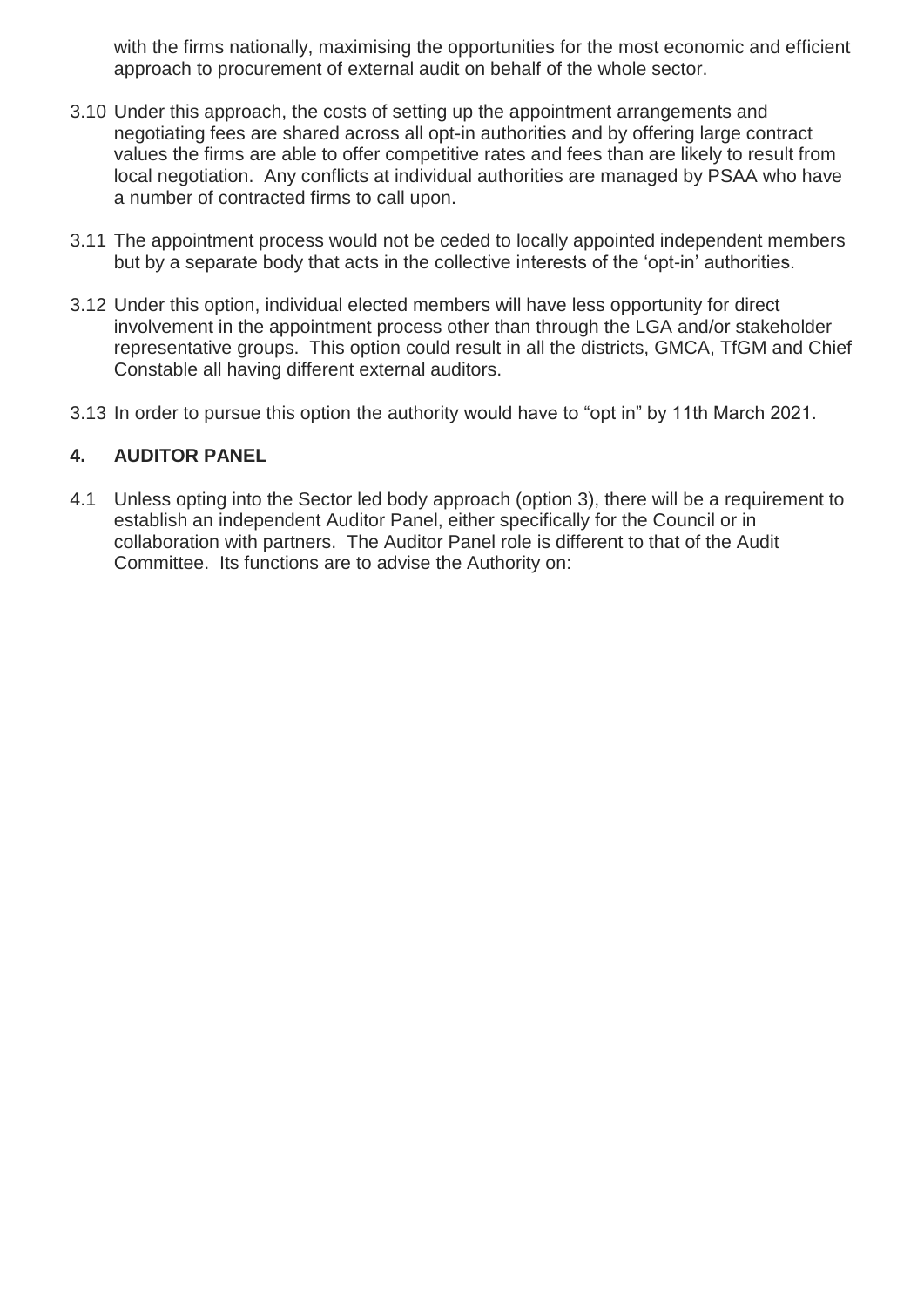- selection and appointment of the auditor:
- resignation or proposals to remove the auditor;
- adoption of a policy on non audit services:
- maintenance of independent relationship with the auditor; and
- any proposals to enter into limited liability agreements (auditor panels have a statutory duty to give advice to the authority if the authority proposes to enter into a liability limitation agreement. If panel members lack knowledge or experience in this area, it is recommended that training is sought that may assist them in this duty).
- 4.2 There is no specific reference in the Act of the Auditor Panel for carrying out a contract oversight role but guidance from CIPFA does indicate this is a possible addition function that might be helpful.
- 4.3 It is also acknowledged that there should be a relationship between the Auditor Panel and the Audit Committee, who will receive updates and assurances arising from the work of the external auditor; and is also well placed to comment on the quality and performance of services provided though the contract. The Act does allow for the Audit Committee to discharge the duties of the Auditor Panel but only if it meets the criteria set out below and that its role when acting as the Auditor Panel is clearly distinct from its role as the Audit Committee.
- 4.4 A key challenge for the Auditor Panel is to ensure appropriate appointments that meet the requirements of the Act. It is required that the Panel have at least three members but the majority, including the Chair, should be independent of the authority. It is permissible for Council elected members to be represented on the panel, but the majority of members and Chair are required to be independent. The definition of independence in the Act and supporting CIPFA guidance is explicit and allows little option other than through the advertisement and appointment of specific, external, independent members. Panel members will also be required to have the requisite skills and experience, which may not be readily identifiable or available given the specialist nature of the external audit contract and procurement processes.
- 4.5 If the authority progresses a single body appointment, it will be required to identify and appoint independent members for this process. The same principle will apply with a joint procurement but the collaborative option means that across the various GM level authorities, only one group of independent members would be required and this increases the likelihood of successfully identifying suitably skilled and experienced independent persons to sit on the panel. These are required to be identified through advertisement and supported by clear panel member role descriptions. The Council and any joint procurement partners will be required to set levels of allowances and expenses.

### **5 RECOMMENDED OPTIONS**

- 5.1 The recommended option is for an opt in to the sector-led body PSAA (option 3) which is consistent with counterparts in the ten GM Councils and TfGM.
- 5.2 This option is likely to minimise the time and cost of separate procurements across GM and will also negate the need for an additional Auditor Panel.
- 5.3 It is also proposed to continue with local joint procurement arrangements for the provision of external audit services with TfGM and other Greater Manchester authorities.